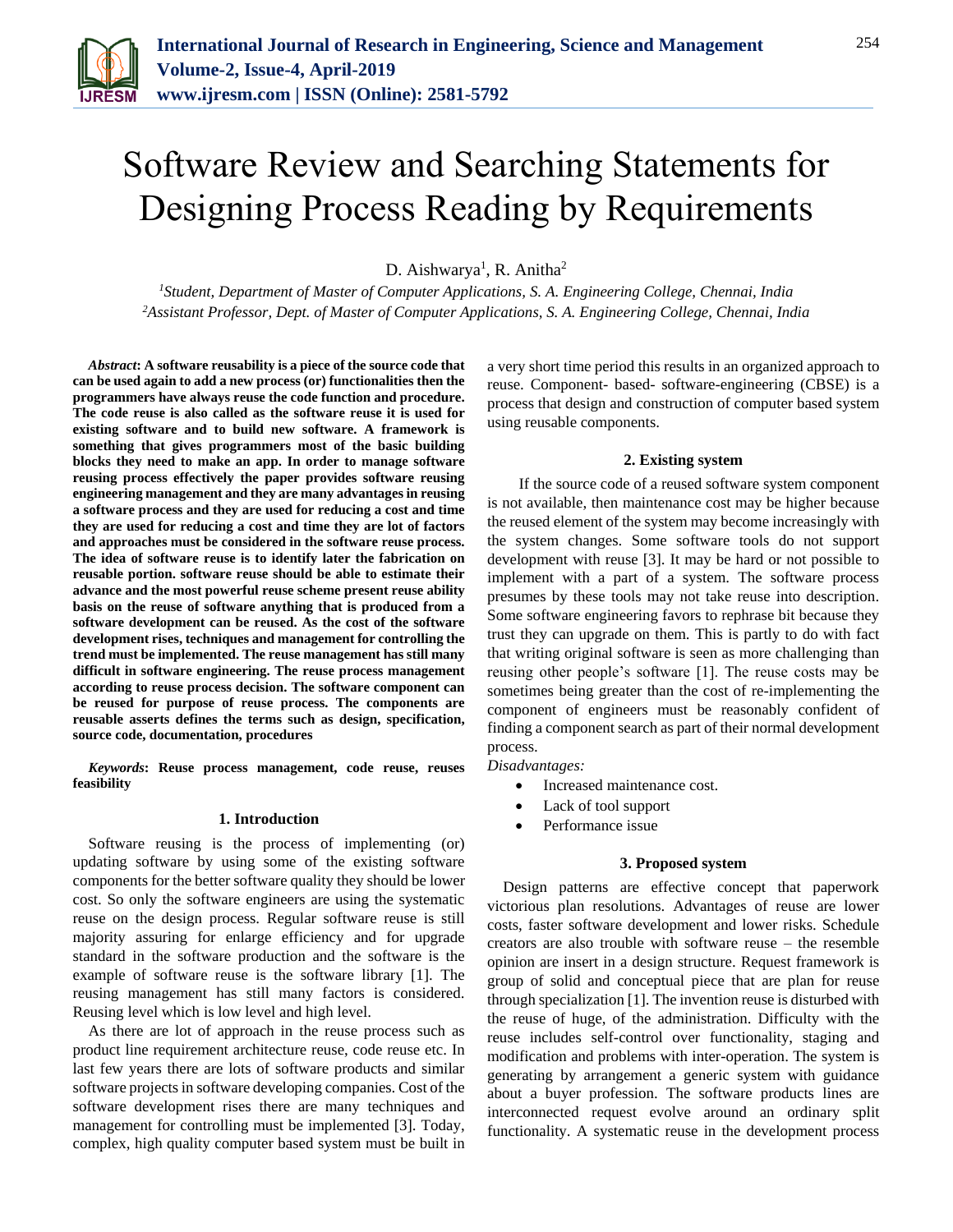

leads to the following advantages. System reliability is increased the components have been tested in operational systems and have therefore been exposed to realistic operating condition overall process risk is reduced. Less uncertainty in the costs of reusing that component than in the cost of development [4]. It reduces uncertainties in project cost estimation. *Advantages:*

- Increase software productivity.
- Shorten software development time.
- Reduce software development costs.
- System reliability is increased.
- Overall process risk is reduced.

## **4. Methodology**

The system evolution life cycle (SDLC) is a representation in scheme administration [5]. The various SDLC process have been grow to give the activity such as waterfall model (original SDLC method), rapid application development (RAD) joint application development (JAD). The various models are merge into kind of hybrid methodology. SDLC has the following steps If there are Existing System, it insufficiency are pointed [2]. Idea are generated describe the hardware, operating system, Programming and security issues. The up to date system is developed. The new elements and programs must be secure and establish. Users should be instructing it in use and staging must be analyzed. Once the new system is racing for a while it must be judged. Conservation must be kept careful all the times; users of the system should be kept up-to-date the current restrictions.



# **5. Literature survey**

# *A. A framework of software reusing engineering management*

The designers of software frameworks aim to facilitate software developments by allowing designers and programmers to devote their time to meeting software requirements rather than dealing with the more standard low-level details of providing a working system, thereby reducing overall development time. For example, a team using a web framework to develop a banking website can focus on writing code particular to banking rather than the mechanics of request handling and state management. Frameworks often add to the size of programs, a phenomenon termed "code bloat". Due to customer-demand driven applications needs, both competing and complementary frameworks sometimes end up in a product. Further, due to the complexity of their APIs, the intended reduction in overall development time may not be achieved due to the need to spend additional time learning to use the framework; this criticism is clearly valid when a special or new framework is first encountered by development staff.

# *B. Programming languages*

The evolution of programming languages is tightly coupled with reuse in two important ways. First, programming languages have evolved to allow developers to use ever larger grained programming constructs, from ones and zeroes to assembly statements, subroutines, modules, classes, frameworks, etc. Second, programming languages have evolved to be closer to human language, more domain focused, and therefore easier to use. Languages such as Visual C++, Delphi, and Visual Basic clearly show the influence of software reuse research.

# *C. Purpose of reuse*

Cheaper products: It has a short period of time for development and easier maintenance. Better Quality products: The code that was written for reuse should be better specification and should be tested completely.

## *D. Types of software reuse*

Application system reuse: It is concerned with reusing an entire application inside another. For Ex: Ms. Office.

*Component Reuse:* It is concerned with components of one application reused in another application.

- *Software Available for reuse:*
	- Increased maintenance cost.
	- Lack of tool support.
	- Lack of knowledge.

### *E. A study of software reuse and models*

The software reuse is the process of creating software system from software rather than from scratch. Software reuse is major concerns in software development companies. The main strategies isto reduce the cost of software product development. Software development effort and increase the quality of the software product the way of the software reuse.



Fig. 2. Architecture for software reuse

### *F. The factors increasing Reusability of Reuse*

Some of the factors which facilitates reuse of software are reducing process risk, complying to standards, developing repositories, reuse organizational support, making reusability generic, certification of components, increasing commonality